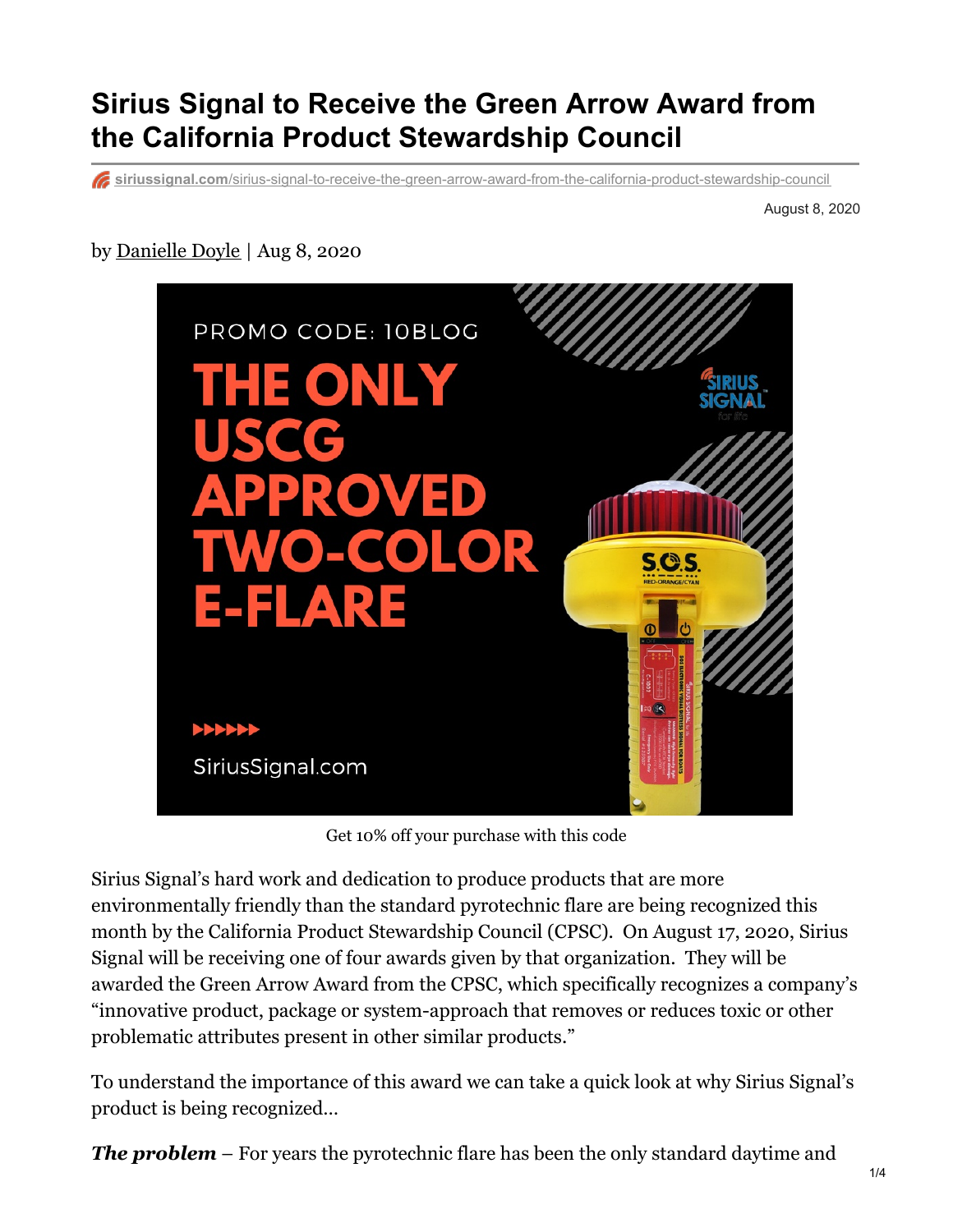nighttime visual distress signal mechanism used by many boaters all across the United States and around the world. In the United States, the safety equipment requirements for boaters are set by the U.S. Coast Guard (USCG). Some of the specific dangers linked to the pyrotechnic flare include: Pyrotechnic flares burn at temperatures exceeding 2500 degrees Fahrenheit making them very dangerous to handle if you are not properly trained; **Expired pyrotechnic flares are classified as explosive hazardous waste by the USCG**, hence disposal of these flares is not easy or in any way convenient; Some boaters will not take the extra time to properly dispose of these expired flares, sometimes resorting to illegally throwing them in a regular garbage can or worse, throwing them overboard into the ocean or lakes; According to the Pinellas County, FL, site, "Flares contain toxic and reactive materials, including [but not limited to] fuel oil, magnesium, and potassium chlorate." In fact, most flares are made with many of the same chemicals that fireworks are made of, many of which are harmful to the environment or pose a threat to human health.

Quick Note: "The California Department of Toxic Substances Control (DTSC) classifies pyrotechnic flares that will no longer be used for their intended purpose as hazardous waste, as they are toxic, reactive, and ignitable (as defined by hazardous waste regulations). Pyrotechnic flares are a safety hazard due to their combustible and reactive nature. Common ingredients in various types of flares include strontium nitrate, potassium perchlorate, strontium peroxide, magnesium, and black powder (a mixture of sulfur, charcoal, and potassium nitrate)." coastal.ca.gov site document 2017

Due to their classification as explosive hazardous waste, the USCG strongly recommends that expired pyrotechnic flares be brought to approved disposal sites. " However, the lack of locations for proper disposal of expired marine flares is a problem in California… Currently, only two counties (Alameda and Santa Cruz) accept expired marine flares at their HHW collection facilities" (coastal.ca.gov site document 2017). What does this mean for California's natural environment? Well, **this translates to hundreds of thousands of improperly disposed of toxic and explosive expired flares every year all across the state**. Imagine what this means on a national level…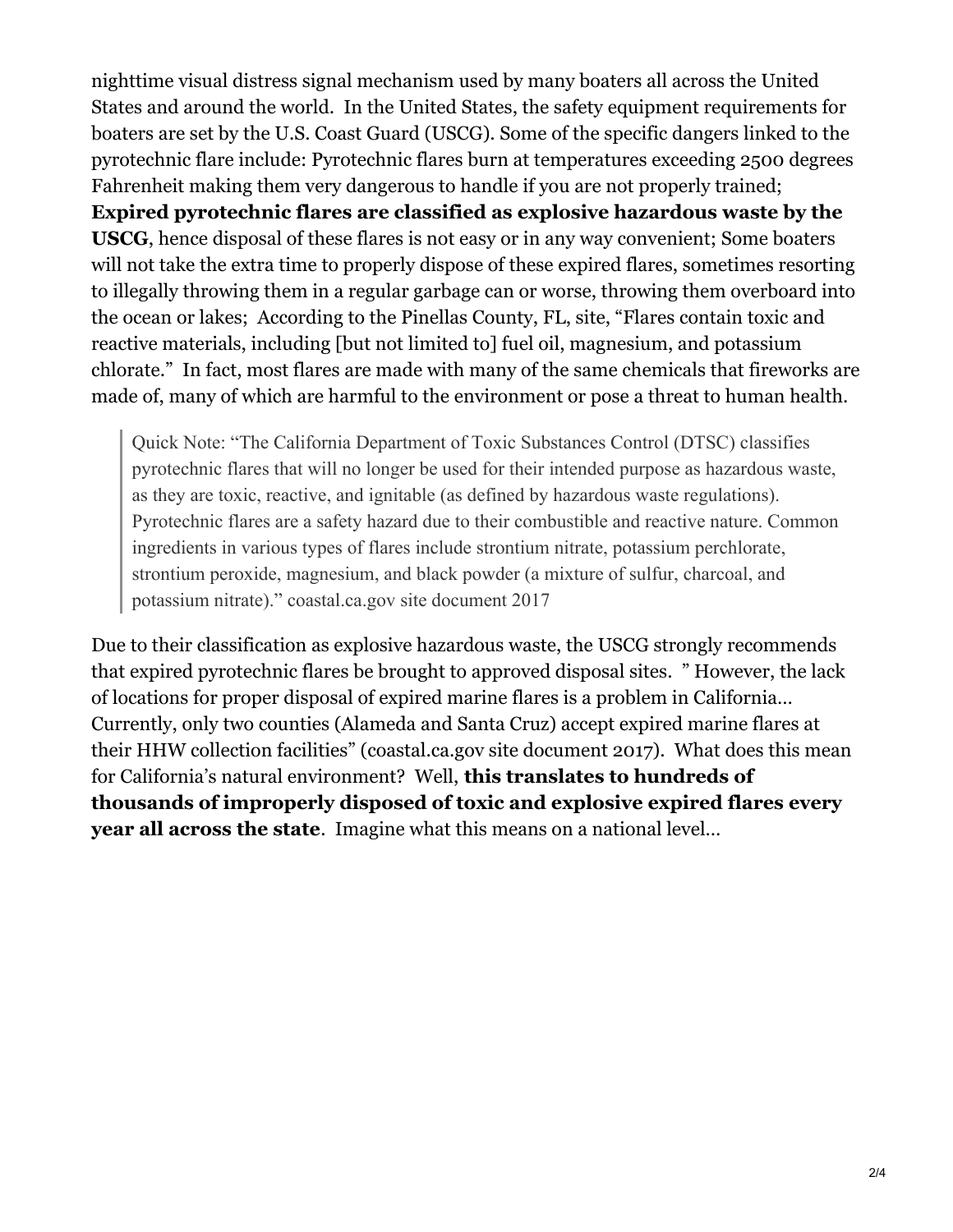

USCG approved alternative to pyrotechnic flares

*The solution* – Since 2014 Sirius Signal has been working on environmentally and family-friendly alternatives to the hazardous flares. They currently sell two USCG approved legal pyrotechnic flare replacements. Both of these e-flares are family-friendly, meaning that no special training or equipment is needed to engage the lights. Children and adults of any responsible age can easily turn the lights on and hold them in the case of an emergency without the threat of harm from the lights.

Quick Note: "The Sirius Signal SOS Distress Light is a Coast Guard approved LED alternative to pyrotechnic flares." California Coastal Commission Document 2017

But, the CPSC is recognizing Sirius Signal specifically for the environmental impact of their products. Sirius Signal's electronic LED flares NEVER expire, they are battery-operated. Given that there are plenty of battery recycling programs, the environmental impact of their electronic flares is relatively minimal. As awareness of these products increases and boaters are replacing pyrotechnics with these e-flares in their boating safety kits, the improper disposal of toxic and explosive pyrotechnic flares is reduced.

What this means for boaters and the environment, in general, is that boaters will no longer have to worry about possibly breaking a law by improperly disposing of their expired flares. They will no longer have to search for a facility specifically capable of disposing of their explosive hazardous waste. Boaters will be free to enjoy their boats and be secure in the knowledge that their electronic flare is safe to use and a much better option for nature all around.